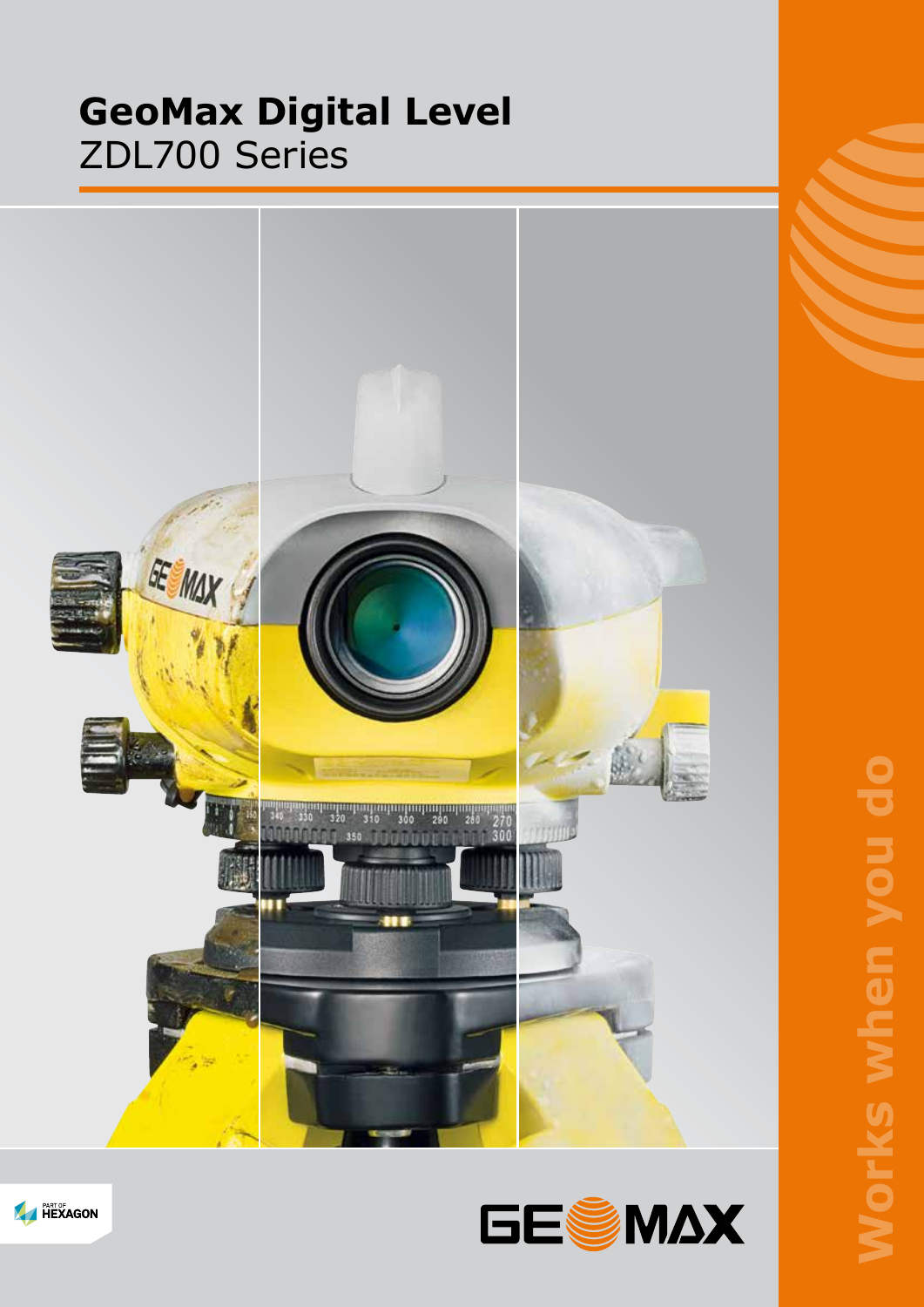# **GeoMax** About Us

GeoMax is an internationally active company developing, manufacturing and distributing quality surveying instruments. We provide a comprehensive portfolio of integrated instruments for the surveying, mapping and construction industries. Both occasional and professional users are addressed with GeoMax's easy-to-use, yet highly productive, range of Total Stations, GPS, Lasers, Optical and digital levels.

GeoMax is part of the Hexagon Group, Sweden, a global technology group with strong market positions within measurement technologies. Hexagon is the world leader in multidimensional measurements within the macro and micro segments of the measurement and positioning market. The famous international companies within the Hexagon Group have delivered since more than 150 years precision products and solutions to the measurement industry. This technology is supported by a comprehensive sales and service network covering all continents with over 100 branches.

The close cooperation within the Hexagon Group grants GeoMax's access to state of the art development and production facilities in Europe, America and Asia. This enables us to focus on delivering products that "work when you do" by optimizing quality and productivity. Through a continually growing distribution, GeoMax products are available in Europe, Asia and the Middle East delivering outstanding price-to-performance.



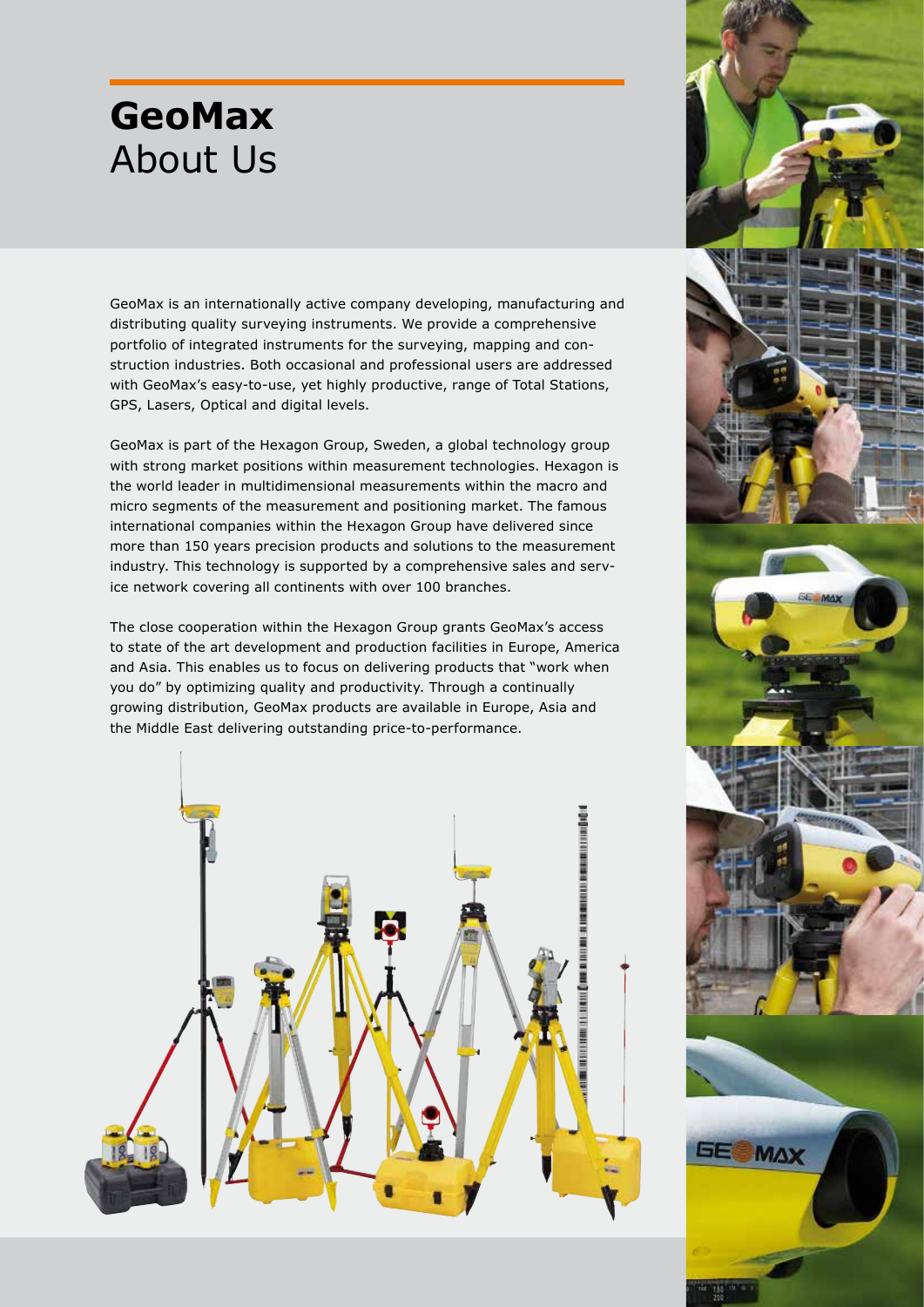# **Digital = Easy + Accurate + Fast**

At GeoMax we understand that you require accurate results and demand ease of use in combination with fast operation. That's why we've introduced the ZDL700 digital level for the surveying and construction world. Now you can 'go digital' for your entire levelling task with a product that delivers outstanding price-performance and "Works when you do!".

### **Quick, Easy & Error-free**

The super fast measurement speed of less than 3 sec. in combination with the simplicity of the one-push measure and store functionality provides faster, more economical workflow. Digital reading combined with internal memory make miss-readings and operator interpretation errors a thing of the past.

#### **Accurate**

Extensive field tests verify the excellent accuracy of the ZDL700 of 0.7 mm for 1 km double-run level. This makes the ZDL700 an ideal level not only for high order levelling but also deformation measurements and precise surveying, as well as general construction.

## **Leave the Calculator in your pocket**

The onboard adjustment program, height difference calculation, inverse staff measuring mode, in combination with various measuring configurations enable you to execute all calculation with the ZDL700. Based on digital readings and automated calculation, never again will time consuming use of a calculator slow you down.

#### **Large Internal Memory**

To further enhance your levelling, memory for up to 2'000 points is integrated in the ZDL700. Features like the ability to switch between manual and automatic point numbering increase not only your flexibility but also allow you to document your work on the fly.



## **Shock and water resistant structure**

With the design criteria, "Works when you do!" GeoMax products are built to withstand all environmental conditions. The ZDL700 conforms with IP55 (IEC 60529) and is protected against jets of water from all directions. GeoMax's patented shock-resistant pendulum magnetic damped compensator ensures durability and precision. The ZDL700 is built to withstand all environmental conditions, GeoMax "Works when you do!".



## **Built for all conditions**

The high quality optical system of the ZDL700 in combination with its proven algorithms ensures operation in all conditions, including low light and bright sunshine. Even in complete darkness, a small flashlight is all you need to continue accurate measurement. Whether working indoor, outdoor or in a tunnel the ZDL700 "Works when you do!".



#### **Seamless dataflow**

The data recorded on the job site can be simply downloaded by connecting the ZDL700 with a PC or laptop. Seamless dataflow from field to finish is guaranteed. In addition, external data collectors or PDAs provide you with an additional degree of flexibility for downloading or processing your measurements on-line.